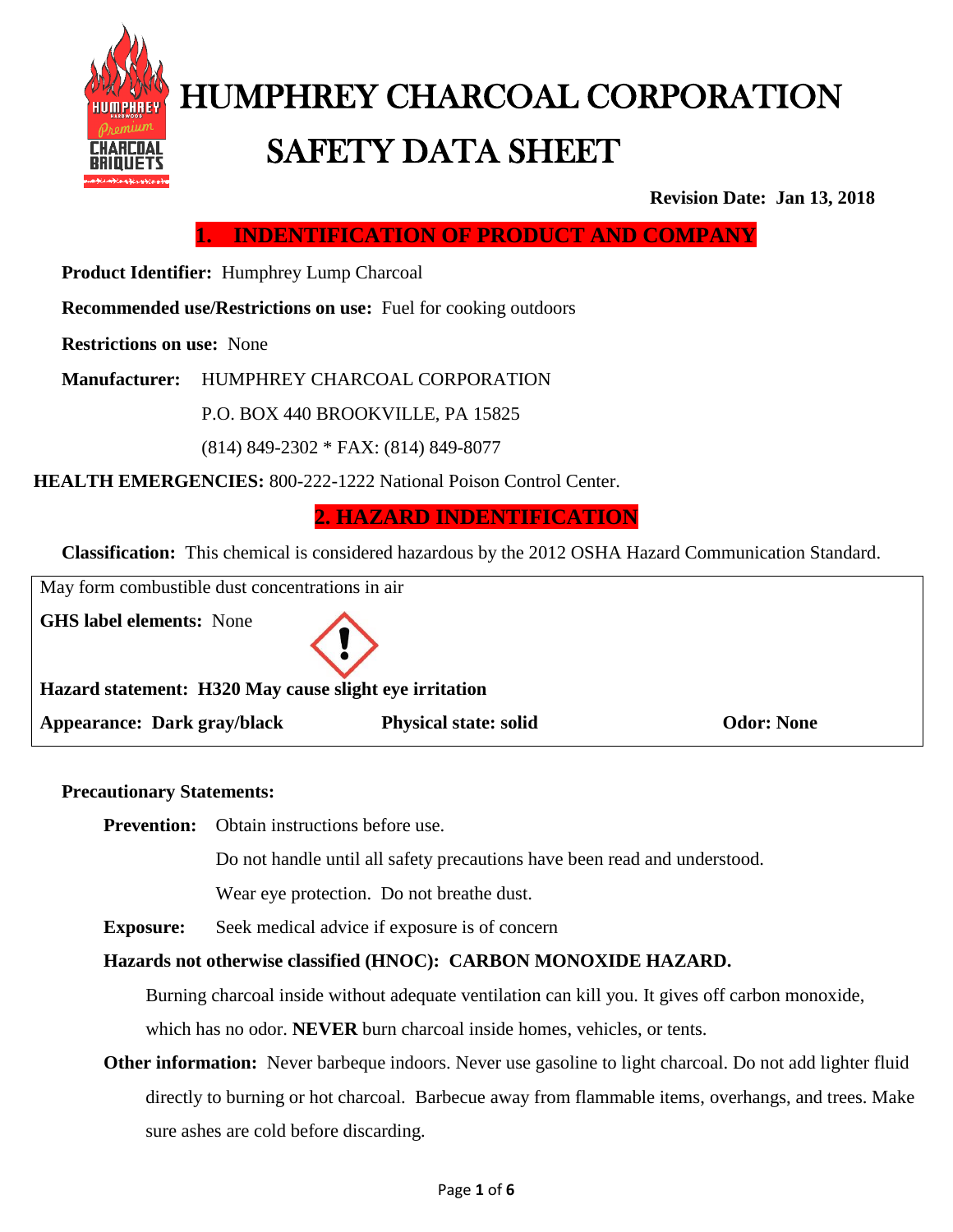# **3. COMPOSITION/INFORMATION ON INGREDIENTS**

| <b>Chemical name</b>      | $\frac{6}{9}$        | <b>CAS Number</b> | <b>Trade Secret</b> |
|---------------------------|----------------------|-------------------|---------------------|
| <b>Black solid chunks</b> | <b>100</b><br>$80 -$ | 16291-96-6        | △                   |

# **4. FIRST AID MEASURES**

| <b>Eye Contact:</b>       | Hold eye open and rinse slowly and gently with water for 15 - 20 minutes. Remove<br>contact lenses, if present, after the first 5 minutes, then continue rinsing eye. Call a<br>poison control center or doctor for treatment advice. |
|---------------------------|---------------------------------------------------------------------------------------------------------------------------------------------------------------------------------------------------------------------------------------|
| <b>Skin Contact:</b>      | Wash skin with soap and water. If irritation persists, call a doctor.                                                                                                                                                                 |
| <b>Inhalation:</b>        | Move to fresh air. If breathing problems develop, call a doctor.                                                                                                                                                                      |
| <b>Ingestions:</b>        | Drink a glassful of water. Call a doctor or poison control center.                                                                                                                                                                    |
| <b>Important Symptom:</b> | Dust may cause eye irritation. Inhalation of dust may irritate nose and throat.                                                                                                                                                       |
| If treatment is needed:   | Show this safety data sheet to treating physician.                                                                                                                                                                                    |
| <b>Note to Physician:</b> | <b>Treat Symptomatically</b>                                                                                                                                                                                                          |

#### **5. FIRE-FIGHTING MEASURES**

**Suitable Extinguishing Media:** Water, foam, or any other appropriate means of extinguishing a fire. **Unsuitable Extinguishing Media:** CAUTION: Use of water spray when fighting fire may be inefficient. **Specific hazards arising from the chemical:** Avoid generation of dust. Fine dust dispersed in air may ignite. **Hazardous Combustion Products:** Carbon oxides.

**Uniform Fire Code COMBUSTIBLE DUST/POWDER** 

**Explosion Data:** 

**Sensitivity to Mechanical Impact:** No.

**Sensitivity to Static Discharge:** Yes

**Protective equipment/precautions for firefighters**: As in any fire, wear self-contained breathing apparatus pressure-demand, MSHA/NIOSH (approved or equivalent) and full protective gear.

# **6. ACCIDENTAL RELEASE MEASURES**

| <b>Personal Precautions:</b>    | Avoid contact with eyes. Ensure adequate ventilation. Use personal protective<br>equipment as required. Refer to protective measures listed in Sections 7 and 8.                                                                                                                                                                            |
|---------------------------------|---------------------------------------------------------------------------------------------------------------------------------------------------------------------------------------------------------------------------------------------------------------------------------------------------------------------------------------------|
|                                 | <b>Methods for Containment:</b> Prevent further spillage if safe to do so.                                                                                                                                                                                                                                                                  |
| <b>Methods for Cleaning Up:</b> | Remove heat and ignition sources. Vacuum sweep, if possible, to avoid generating<br>airborne dust. Wash residual to on-site treatment area, where appropriate. If treatment<br>area is not available, wash down to sanitary sewer. Contact the sanitary treatment<br>facility in advance to assure ability to process washed-down material. |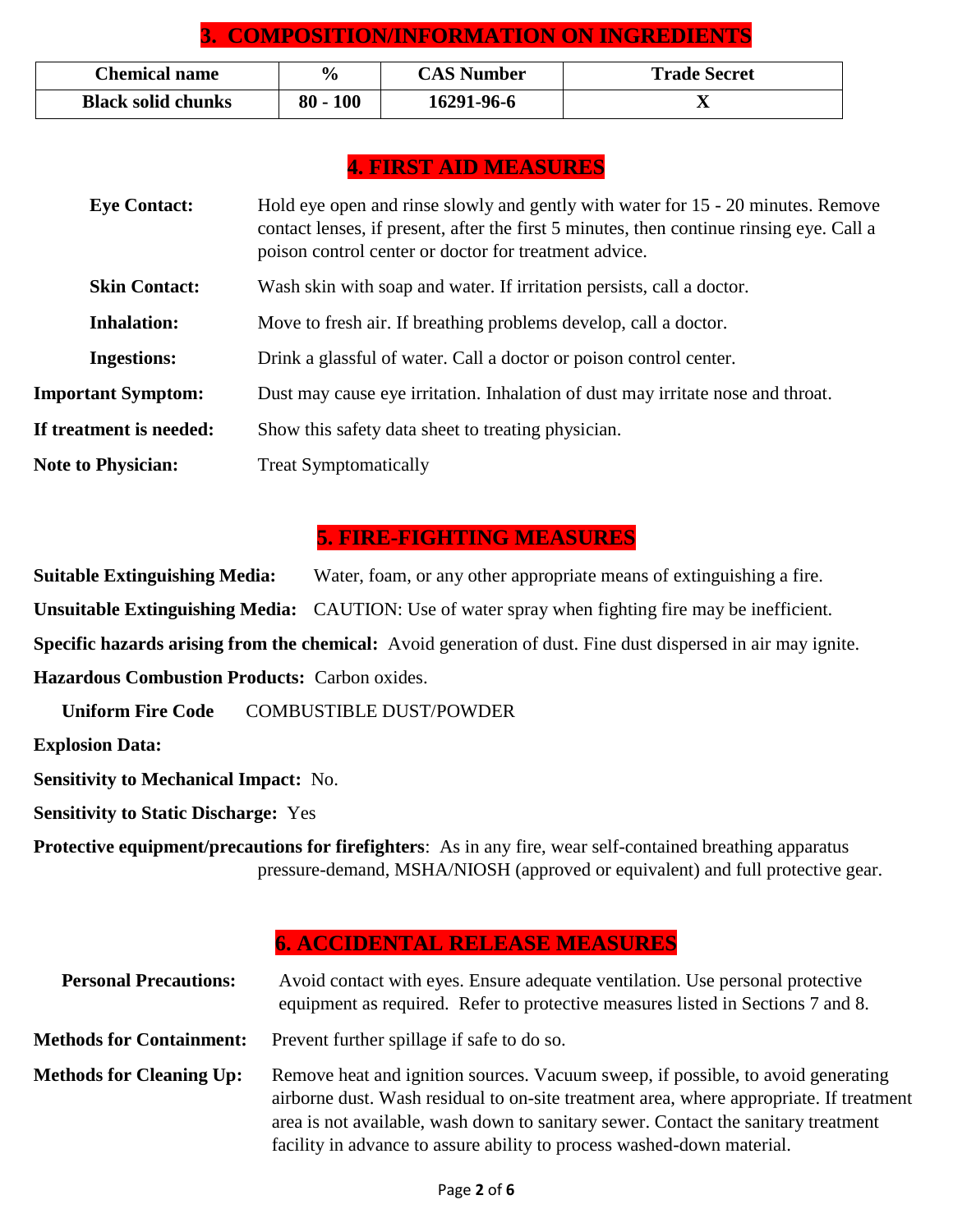# **7. HANDLING AND STORAGE**

**Handling:** Handle in accordance with good industrial hygiene and safety practice. Avoid contact with skin, eyes, and clothing.

**Storage:** Store in a dry area away from open flames, heat sources, and other ignition sources.

#### **Incompatible Products:** None known.

#### **8. EXPOSURE CONTROLS/PERSONAL PROTECTION**

| <b>Chemical Name</b> | <b>ACGIH TLV</b>               | <b>OSHA PEL</b>                | <b>NIOSH IDLH</b> |
|----------------------|--------------------------------|--------------------------------|-------------------|
| Charcoal             | TWA $-$ 15.0 mg/m <sup>3</sup> | TWA $-$ 15.0 mg/m <sup>3</sup> | None listed       |
| 16291-96-6           | (dust, respirable fraction)    | (dust, respirable fraction)    |                   |

*ACGIH TLV: American Conference of Governmental Industrial Hygienists - Threshold Limit Value OSHA PEL: Occupational Safety and Health Administration - Permissible Exposure Limits Immediately Dangerous to Life or Health*

**Engineering Measures:** Showers, eyewash stations, ventilation systems.

#### **Personal protective equipment**

| <b>Eye/Face Protection:</b>      | Wear safety glasses.                                                                                                                                                   |
|----------------------------------|------------------------------------------------------------------------------------------------------------------------------------------------------------------------|
| <b>Skin and Body Protection:</b> | Wear rubber or neoprene gloves.                                                                                                                                        |
| <b>Respiratory Protection:</b>   | No protective equipment is needed under normal use conditions. If exposure limits<br>are exceeded or irritation is experienced, respiratory protection should be worn. |

# **9. PHYSICAL AND CHEMICAL PROPERTIES**

| <b>Physical State:</b><br>Appearance:  | Solid<br>Dark gray/black |                    | Color:<br>Odor: | Dark gray/Black<br>None |
|----------------------------------------|--------------------------|--------------------|-----------------|-------------------------|
| <b>Property</b>                        |                          | <u>Values</u>      |                 | <b>Remarks/Method</b>   |
| pH                                     |                          | Not applicable     |                 | None                    |
| Melting/freezing point                 |                          | No data available  |                 | None                    |
| Boiling point / boiling range          |                          | No data available  |                 | None                    |
| <b>Flash Point</b>                     |                          | Not applicable     |                 | None                    |
| Evaporation rate                       |                          | No data available  |                 | None                    |
| Flammability (solid, gas)              |                          | No data available  |                 | None                    |
| Flammability Limits in Air             |                          |                    |                 |                         |
| Upper flammability limit               |                          | No data available  |                 | None                    |
| Lower flammability limit               |                          | No data available  |                 | None                    |
| Vapor pressure                         |                          | No data available  |                 | None                    |
| Vapor density                          |                          | No data available  |                 | None                    |
| <b>Bulk</b> density                    |                          | $\sim 0.9$ g/cm3   |                 | None                    |
| Water Solubility                       |                          | Insoluble in water |                 | None                    |
| <b>Property</b>                        |                          | <b>Values</b>      |                 | <b>Remarks/Method</b>   |
| Solubility in other solvents           |                          | No data available  |                 | None                    |
| Partition coefficient: n-octanol/water |                          | No data available  |                 | None                    |
| Auto ignition temperature              |                          | No data available  |                 | None                    |
| Kinematic viscosity                    |                          | No data available  |                 | None                    |
| Dynamic viscosity                      |                          | No data available  |                 | None                    |
| <b>Explosive Properties</b>            |                          | Not explosive      |                 |                         |
| <b>Oxidizing Properties</b>            |                          | No data available  |                 |                         |

#### **Other Information**

Softening Point No data available VOC Content (%) No data available Particle Size No data available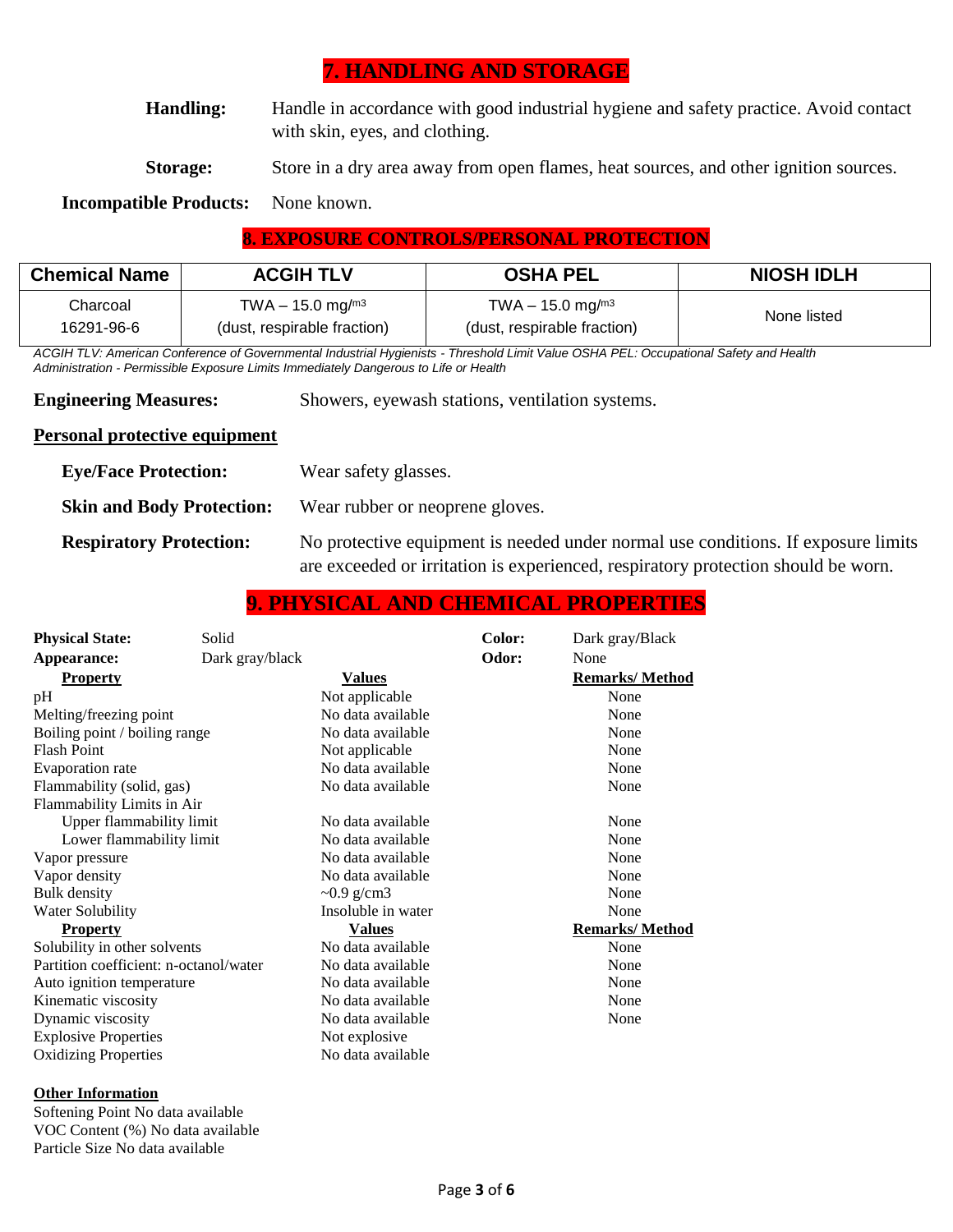# **10. STABILITY AND REACTIVITY**

| <b>Reactivity:</b>          | No data available.                           |
|-----------------------------|----------------------------------------------|
| <b>Chemical stability:</b>  | Stable under recommended storage conditions. |
| <b>Hazardous Reactions:</b> | None under normal use.                       |
| <b>Conditions to avoid:</b> | Flames, heat sources, and ignition sources.  |
| Incompatible materials:     | Strong oxidizers.                            |

# **11. TOXICOLOGICAL INFORMATION**

#### **Routes of Exposure**

| <b>Inhalation:</b>            | Inhalation may irritate respiratory tract.     |
|-------------------------------|------------------------------------------------|
| <b>Eye Contact:</b>           | Dust may cause temporary eye irritation.       |
| <b>Skin Contact:</b>          | Minor or no effects expected.                  |
| <b>Ingestion:</b>             | Minor or no effects expected.                  |
| Carcinogenicity:              | Contains no ingredient listed as a carcinogen. |
| <b>Reproductive toxicity:</b> | None known                                     |
| <b>Chronic Toxicity:</b>      | No known effect.                               |
| <b>Target Organ Effects:</b>  | None known                                     |
| <b>Aspiration Hazard:</b>     | Not an aspiration hazard.                      |

# **12. ECOLOGICAL INFORMATION**

| Eco toxicity:                                                   | The environmental impact of this product has not been fully investigated. |
|-----------------------------------------------------------------|---------------------------------------------------------------------------|
| <b>Persistence and Degradability:</b> No information available. |                                                                           |
| <b>Bioaccumulation:</b>                                         | No information available.                                                 |
| Other adverse effects:                                          | No information available.                                                 |

# **13. DISPOSAL**

#### **Disposal methods:** Reclaim, if possible; otherwise dispose of in accordance with all applicable federal, state, and local regulations. This material, as supplied, is not a hazardous waste according to Federal regulations (40 CFR 261). This material could become a hazardous waste if it is mixed with or a hazardous waste, if chemical additions are made to this material, or if the material is processed or otherwise altered. Consult 40 CFR 261 to determine whether the altered material is a hazardous waste. Consult the appropriate state, regional, or local regulations for additional requirements.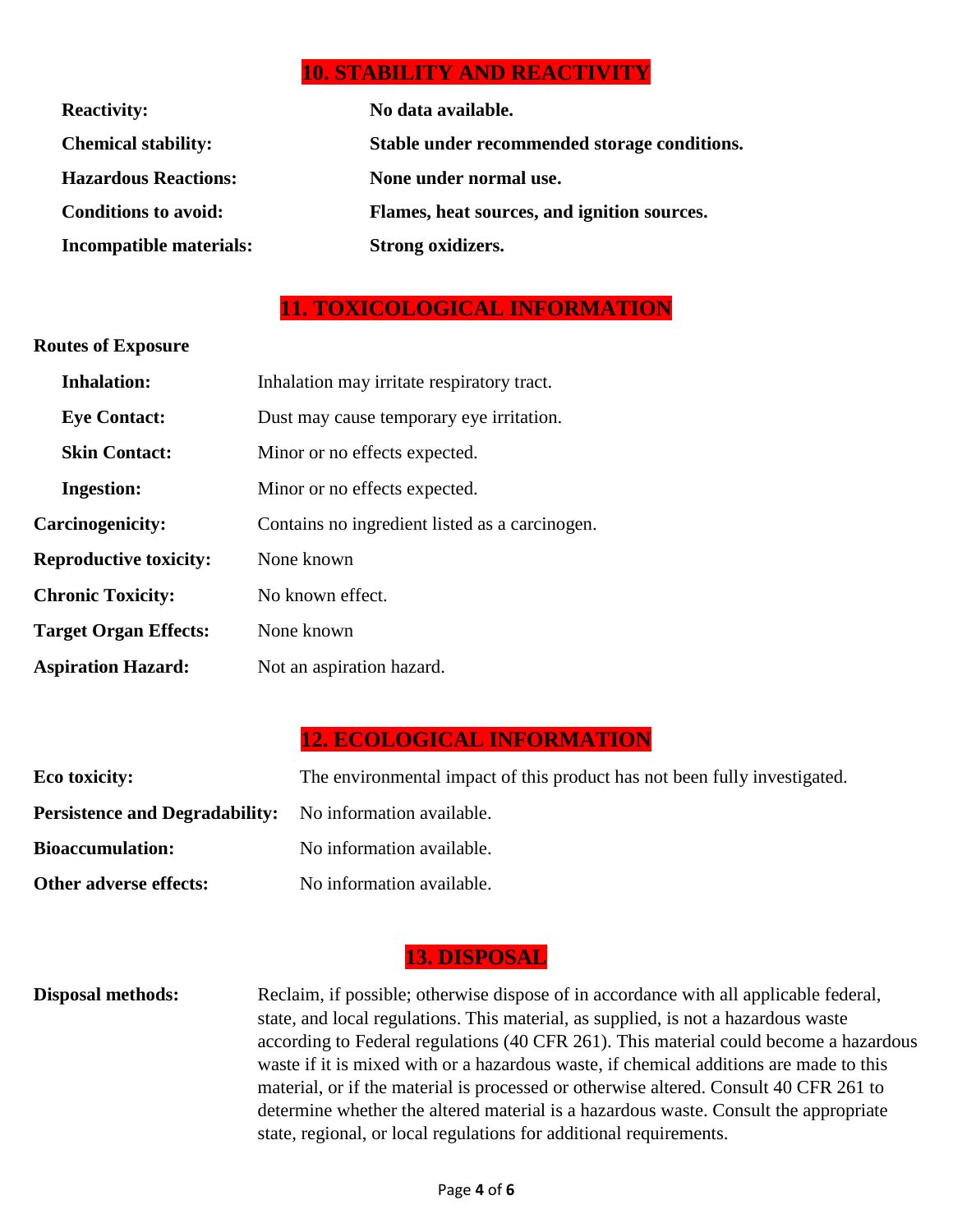# **14. TRANSPORT INFORMATION**

- **DOT: Not restricted per 49 CFR 172.101(c)(12)(iv).**
- **TDG: Not restricted per TDG regulations Part 146(c)(iii).**
- **IMDG/IMO: Carbon, not activated. Not restricted. Passes self-heating carbon test.**
- **IATA Not restricted.**

# **15. REGULATORY INFORMATION**

#### **U.S. Federal Regulations**

**SARA 313:** Section 313 of Title III of the Superfund Amendments and Reauthorization Act of 1986 (SARA).This product does not contain any chemicals which are subject to the reporting requirements of the Act and Title 40 of the Code of Federal Regulations, Part 372

#### **SARA 311/312 Hazard Categories:**

| <b>Acute Health Hazard:</b>               | Nο           |
|-------------------------------------------|--------------|
| <b>Chronic Health Hazard:</b>             | <b>Yes</b>   |
| <b>Fire Hazard:</b>                       | <b>Yes</b>   |
| <b>Sudden Release of Pressure Hazard:</b> | No.          |
| Reactive Hazard:                          | $N_{\Omega}$ |

- **Clean Water Act: This product does not contain any substances that are regulated pollutants pursuant to the Clean Water Act (40 CFR 122.21 and 40 CFR 122.42).**
- **CERCLA: This material, as supplied, does not contain any substances regulated as hazardous substances under the Comprehensive Environmental Response Compensation and Liability Act (CERCLA) (40 CFR 302) or the Superfund Amendments and Reauthorization Act (SARA) (40 CFR 355). There may be specific reporting requirements at the local, regional, or state level pertaining to releases of this material.**

#### **US State Regulations**

**California Proposition 65:** This product does not contain any Proposition 65 chemicals.

**Prop 65 WARNING**: Combustion (burning) of this product, like other cooking methods, produces carbon monoxide and other substances known by the State of California to cause cancer, birth defects, or reproductive harm.

**U.S. State Right-to-Know Regulations:** This product does not contain any substances regulated by state rightto-know regulations.